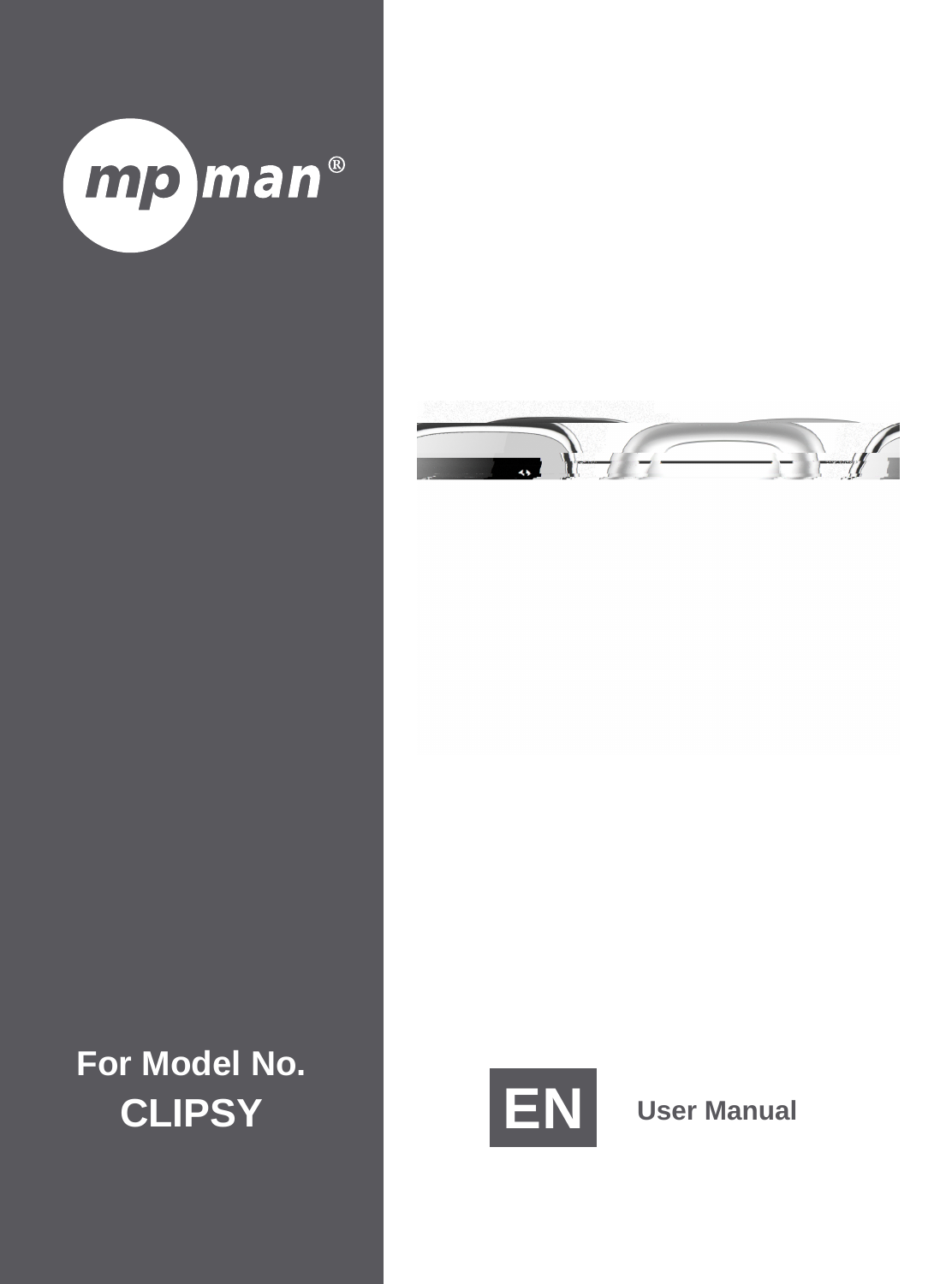# <span id="page-1-0"></span>**2. About this manual**

Read this manual carefully and observe, read and follow all instructions mentioned in this to ensure the long life and reliable use of the device. Please keep this manual handy for future reference and pass it on to other users of the device.

## <span id="page-1-1"></span>**3. Notes**

Prevent the device from dropping.

Do not use the device in extremely cold, hot , humid or dusty areas. Do not expose it to direct sunlight.

Back up your device regularly to avoid possible data loss.

Avoid using your player in strongly magnetic fields.

Protect the device from moisture. Should moisture seep into the device, please switch it off immediately and clean and dry the device afterwards.

Do not use any chemical solutions to clean the device. Use a dry cloth only.

We are not liable for damages or data loss caused by malfunctions, incorrect operation, repairs done by you or changing of the battery.

Please do not disassemble the device into components and do not try to repair it yourself as the warranty expires in this case.



**WARNING**: Prolonged exposure to excessively loud music can result in temporary or permanent hearing damage or hearing loss. The use of the Video player in traffic is not recommended. It can cause the listener to react disregardful towards potential hazards such as approaching vehicles.

# <span id="page-1-2"></span>**4. Functions**

Playback of MP3, WMA files Folder navigation Speech recording Built-in re-chargeable Li-polymer battery

## <span id="page-1-3"></span>**5. Contents of this pack**

MP3-Player Stereo headphones USB cable User manual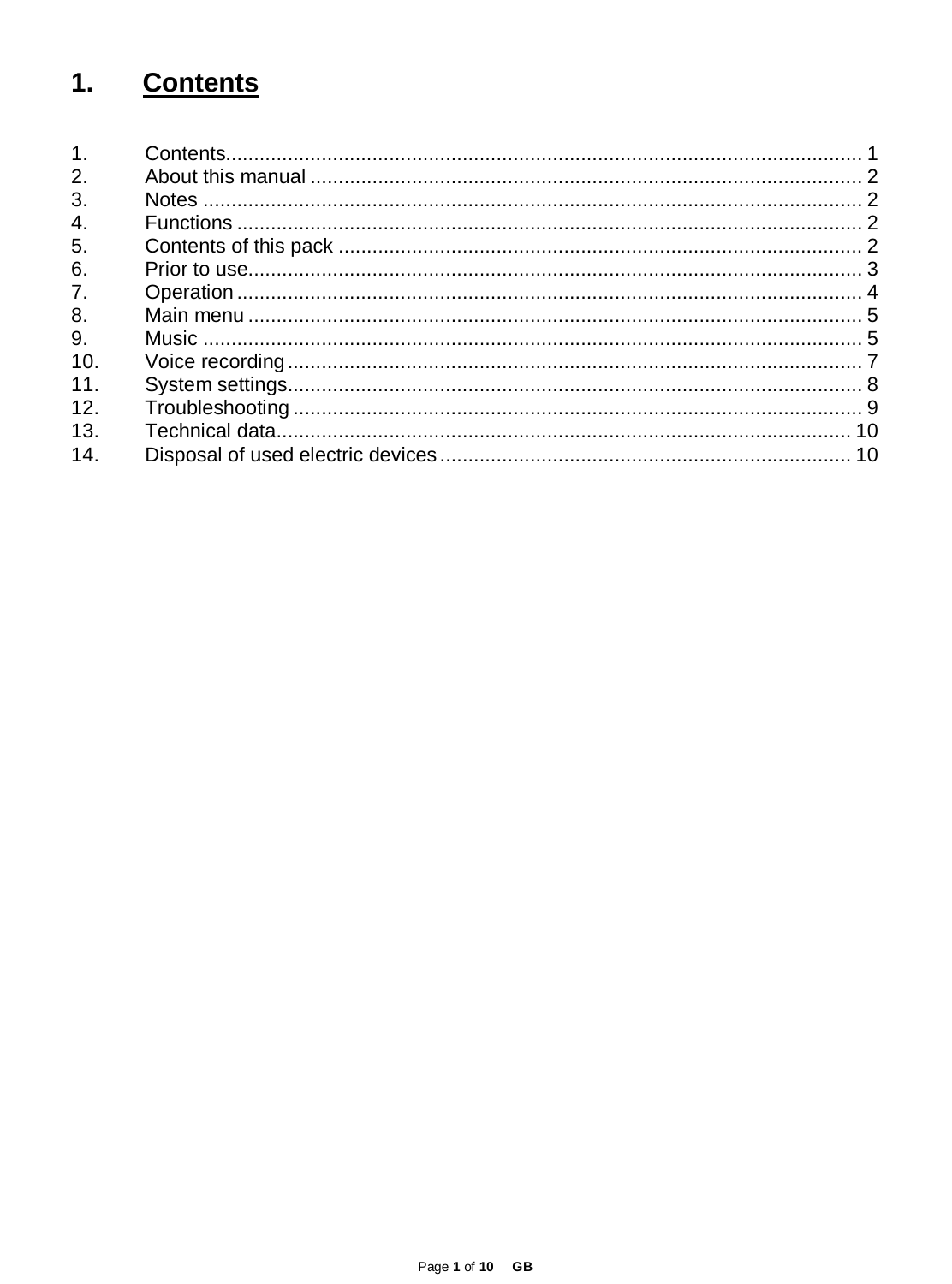## <span id="page-2-0"></span>**6. Prior to use**

#### **Connect to the PC**

Please proceed as follows:

- (1) Connect the player with the USB-port of the PC
- (2) The window "CLIPSY" opens. Now you can store the data from your hard disk on the player.

#### **Safe removal from PC**

For Windows XP/Vista/Windows7/8/8.1/10:

Click with the right mouse button bottom right in the task bar onto the symbol "safe removal of hardware". Select "remove USB flash drive" with the left mouse button from the appearing context menu. Please ensure that the data transfer has been finished completely.

Now you can remove the device.

#### **Charging the battery:**

The device has a built-in re-chargeable Li-polymer battery. The battery is charged via the USB connection to your PC. Before using the device for the first time, please make sure that the battery is fully charged. This usually takes about 3 hours.

**Note:** for optimum performance, the re-chargeable Li-polymer battery must be used regularly. If this is not the case, fully charge the battery at least once per month.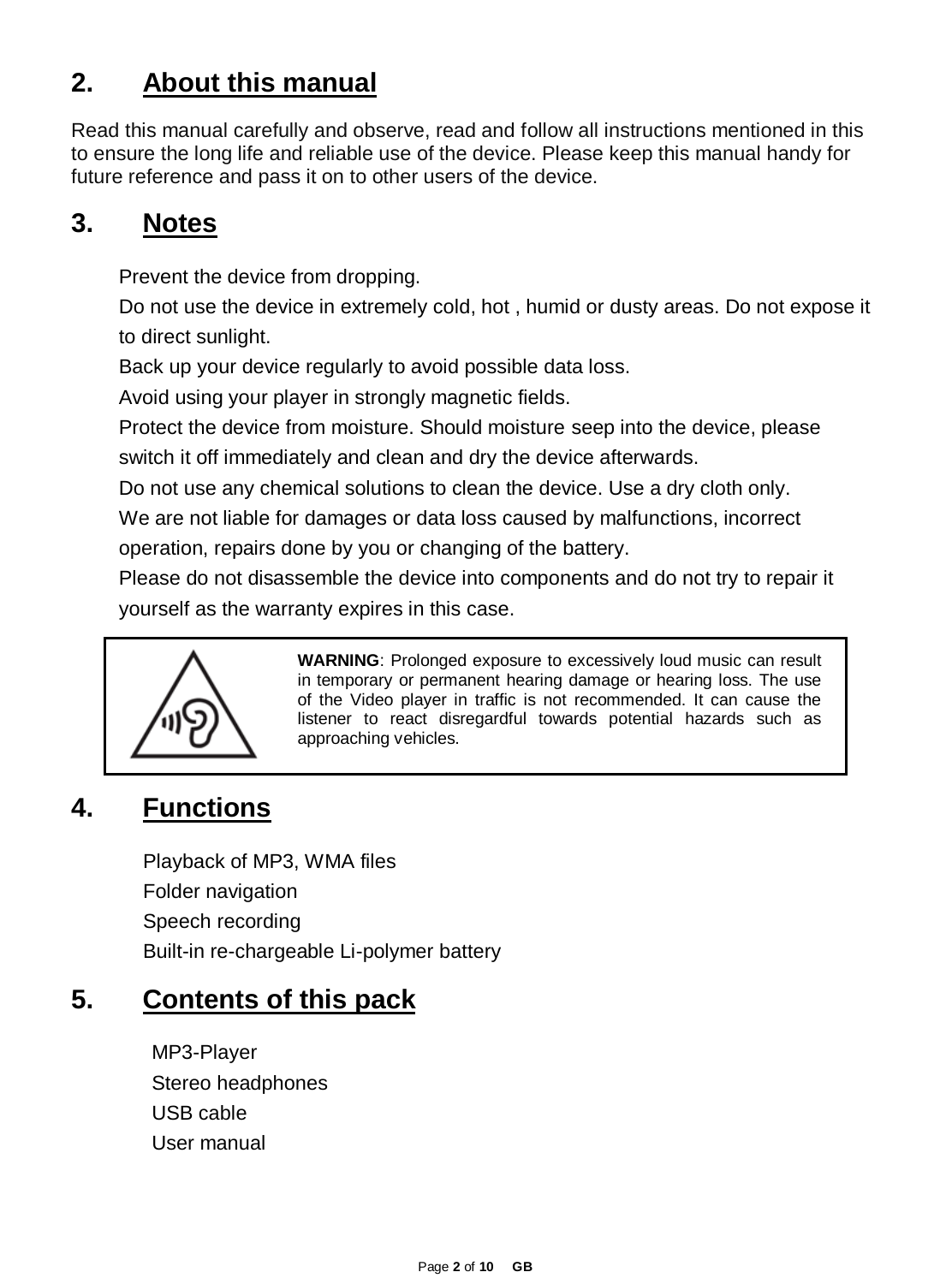

## <span id="page-3-0"></span>**7. Operation**

#### **On / Off**

Keep the Play/Pause key pressed for approx. 3 seconds to switch on the player. To switch it off, press the key again for approx. 3 seconds.

#### **Play / Pause**

Press the button for playback or stopping of a track.

#### **Adjust volume**

Keep the back / volume key  $\Rightarrow$ / $\Rightarrow$  pressed to open the volume selection menu. Now with the keys you can adjust the desired volume. Because of legal provisions, you have to press the menu key to change from level 18 to 19 to continue to increase the volume with the key.

#### **Forward / Back**

Press the / button to go to the previous or to the next track.

**Fast forward**<br>Press and hold down the hutton to fast forward within the track

**Rewind**<br>Press and hold down the button to rewind within the track

#### **Key lock**

By confirming the sliding key on the side of the appliance you can activate or deactivate the button lock according to the selected position.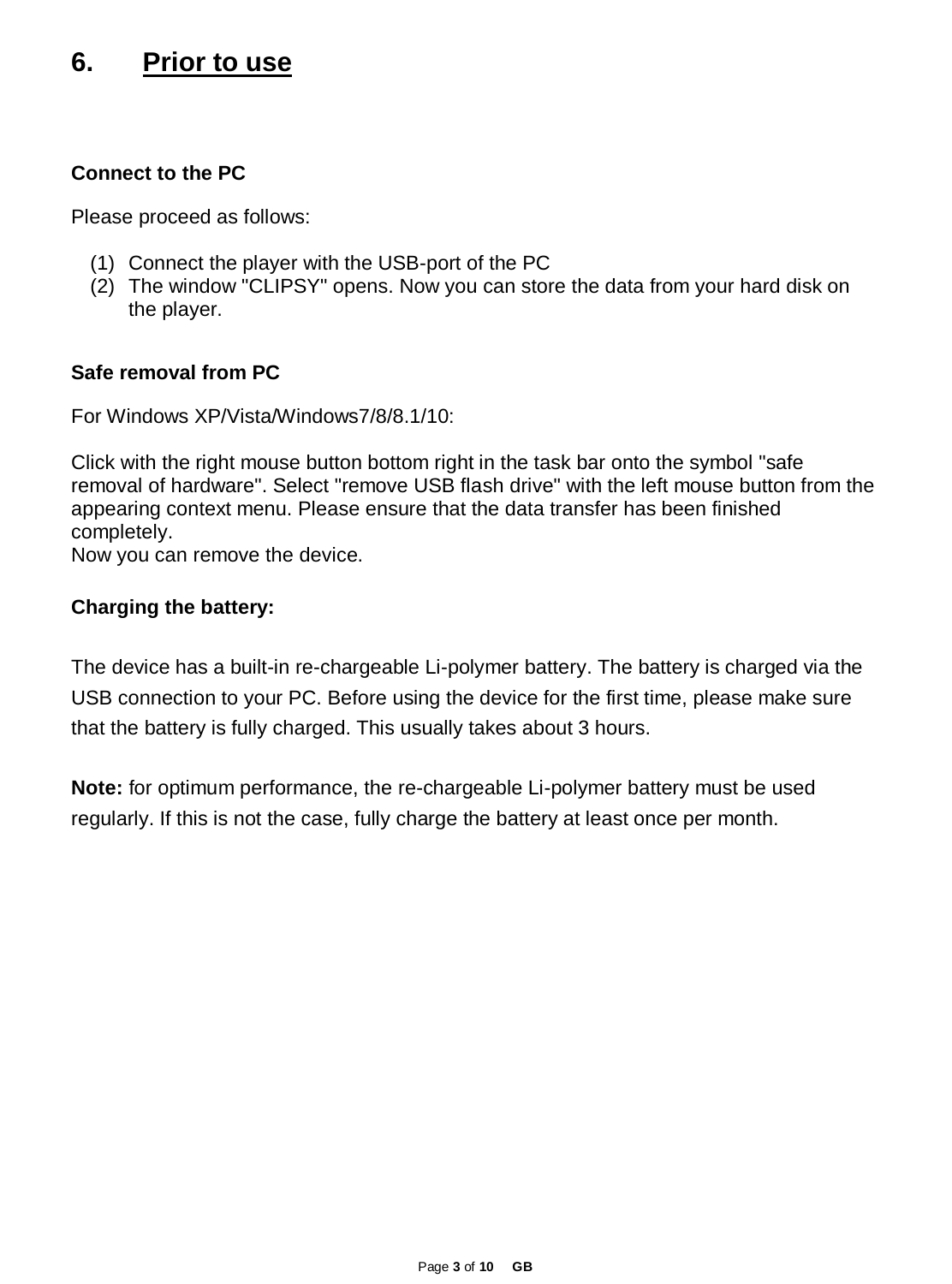# <span id="page-4-0"></span>**8. Main menu**

After having switched on the MP3 player the main menu is displayed. Here you can select the functions music, registration, display and setup.

To select the function press the keys  $/$  and confirm your selection by the key

## <span id="page-4-1"></span>**9. Music**

Select **Music** from the main menu. Now you can playback the stored tracks.

### **Call folder navigation**

- (1) In the music mode press the **menu** key in Pause status.
- (2) Then select the point List in the submenu.
- (3) Now all titles of the currently displayed folders are displayed for you.
- (4) To eventually reach a higher level in your folder structure, press the Back key.
- (5) With the keys / select the searched title and confirm your selection by pressing key to start playback.

### **Delete track**

To delete a single track do the following:

- (1) In music mode, press the **menu** key in pause status.
- (2) Select Delete File.
- (3) All music files of the list of a displayed song are displayed for you (if you want to delete the title in another list, you have to change to the desired list through the folder navigation).
- (4) With the keys / select the searched title and confirm your selection by pressing key .
- (5) Now you are asked to confirm the deletion process.
- (6) Press keys / to select yes or no. Confirm your selection with key . Press **back** key once to delete selection and make a new selection or twice to change back to playback mode.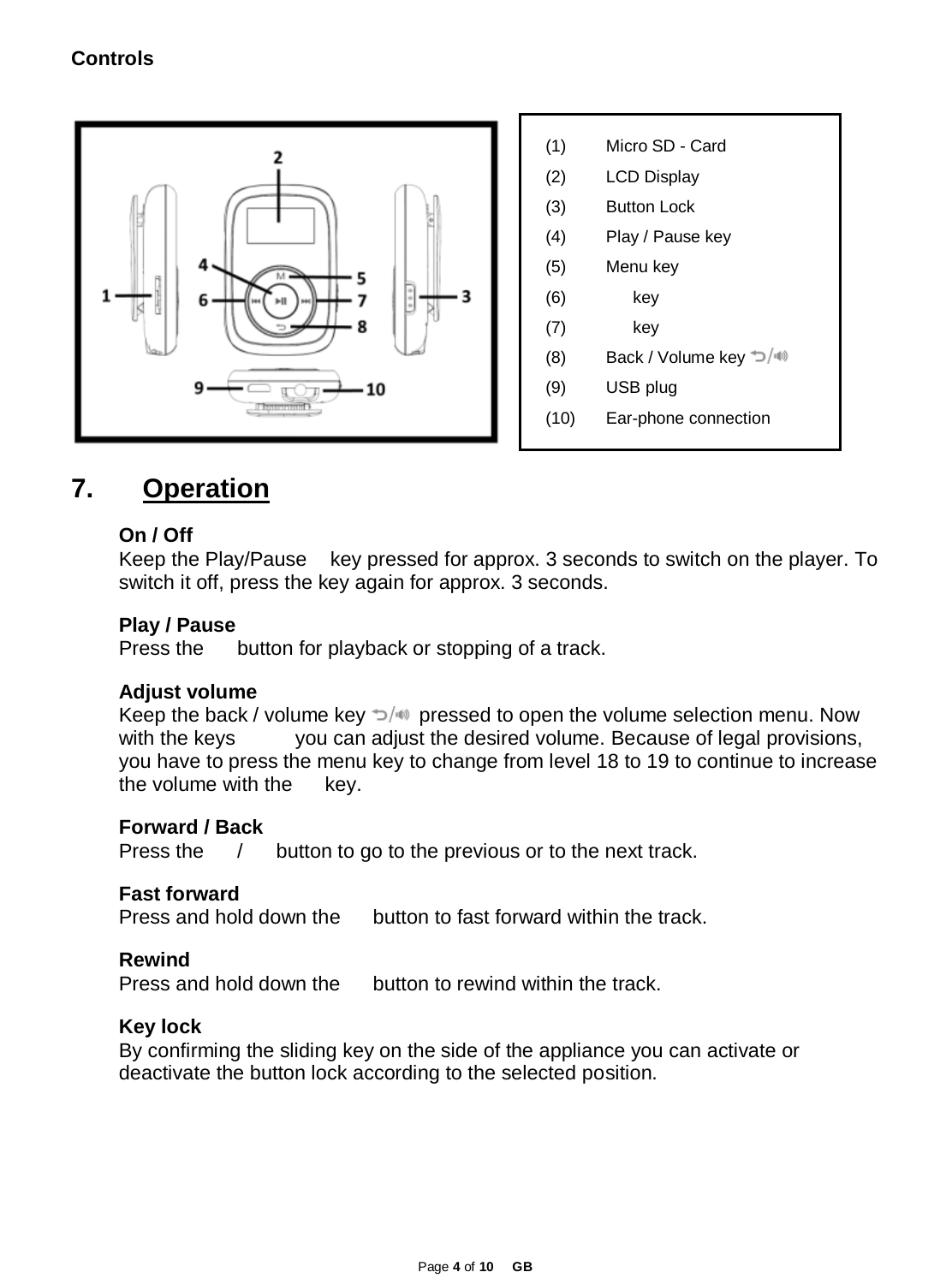#### **Delete all music files**

To delete all music files (MP3 and WMA) on the memory card, proceed as described. Please select **Delete all music files** instead of **Delete File** and confirm your selection. Now all MP3 and WMA files are deleted from the memory card. Other file and folder types cannot be deleted by the player. For this purpose, use your computer.

### **A-B Repeat**

To repeat a special section of a title, proceed as follows:

- (1) During playback press the key **menu** and select submenu A-B repetition.
- (2) Now you can start the A-B repetition (A-B repetition) or interrupt the number of desired repetitions (repeat number) and the desired pause duration between repetitions (pause between repet.).
- (3) If by selection A-B repetition you have started the procedure, you will go back to the playback mode and symbol A flashes for A-B repetition mode. By press key you set the starting point and by re-pressing the same key the end point of the A-B repetition.
- (4) Now the section between the selected start and end point will be repeated according to the selected number.
- (5) To end the A-B repetition earlier, press the key **menu.**

### **Exit music mode**

Press **back** key in playback mode to change to main menu.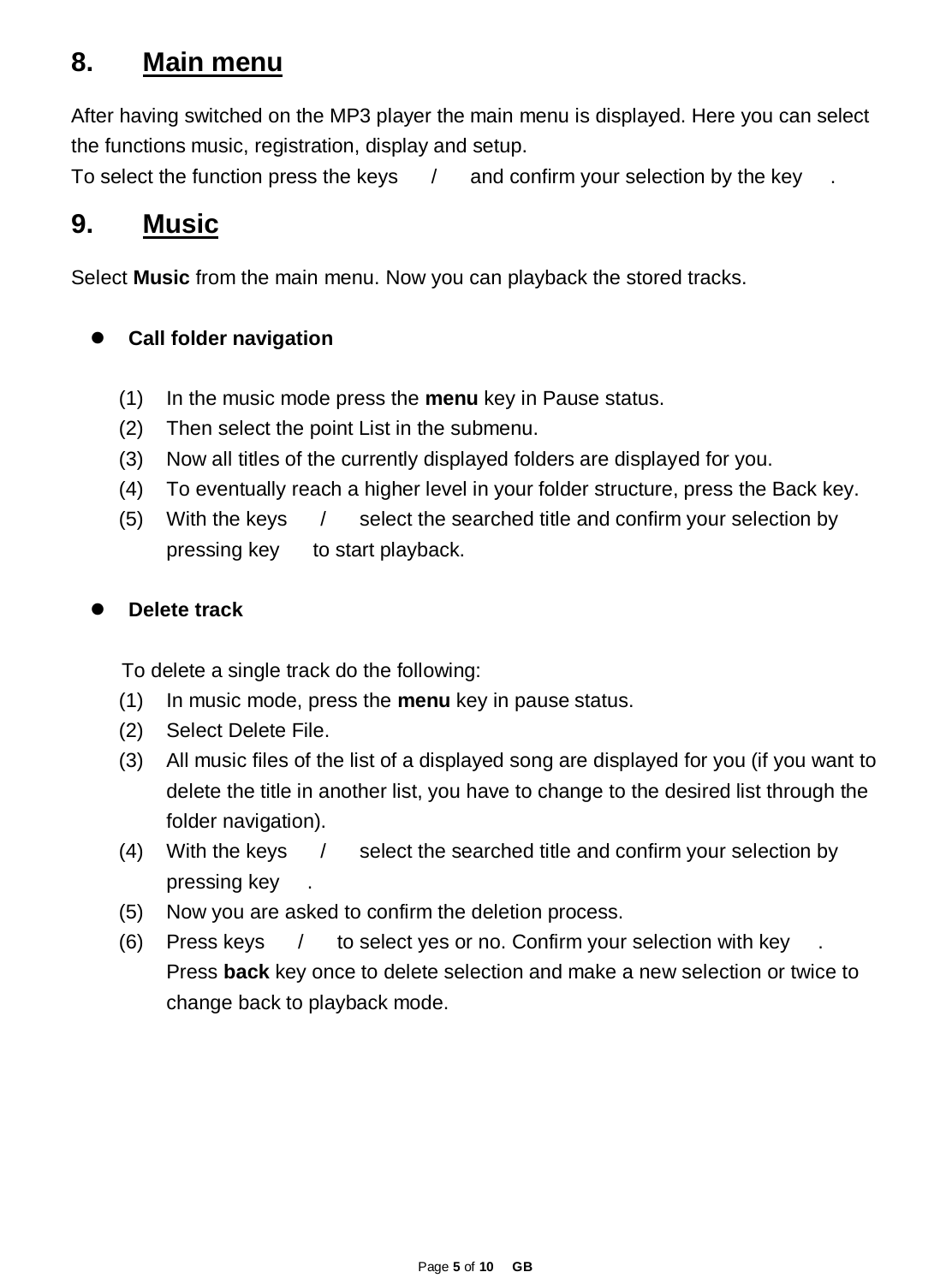## <span id="page-6-0"></span>**10. Voice recording**

In the main menu select the function **record.**

## **Record**

- (1) Press the button to start recording.
- (2) During recording you can stop and/or resume the recording by pressing the button.
- (3) Press the **back** button to stop and save the recording. Recording is saved as .wav file.
- (4) Press the **menu** key before starting recording. So you can navigate through the existing recordings (list) and set up the recording quality (quality).

**Attention:** Do not switch off the device during recording. The recording will not be saved and is lost.

## **Playback**

By the function **playback** in the main menu the playback mode is opened for saved registrations. Playback your recordings like you playback music. Here you can also navigate through the list of your recordings, delete a single file or all voice files by pressing key **menu** before the playback start to reach the submenu.

**Attention: If you are all the voice** voice memory card.

## **Exit the function record**

Press the **back** button to go to the main menu.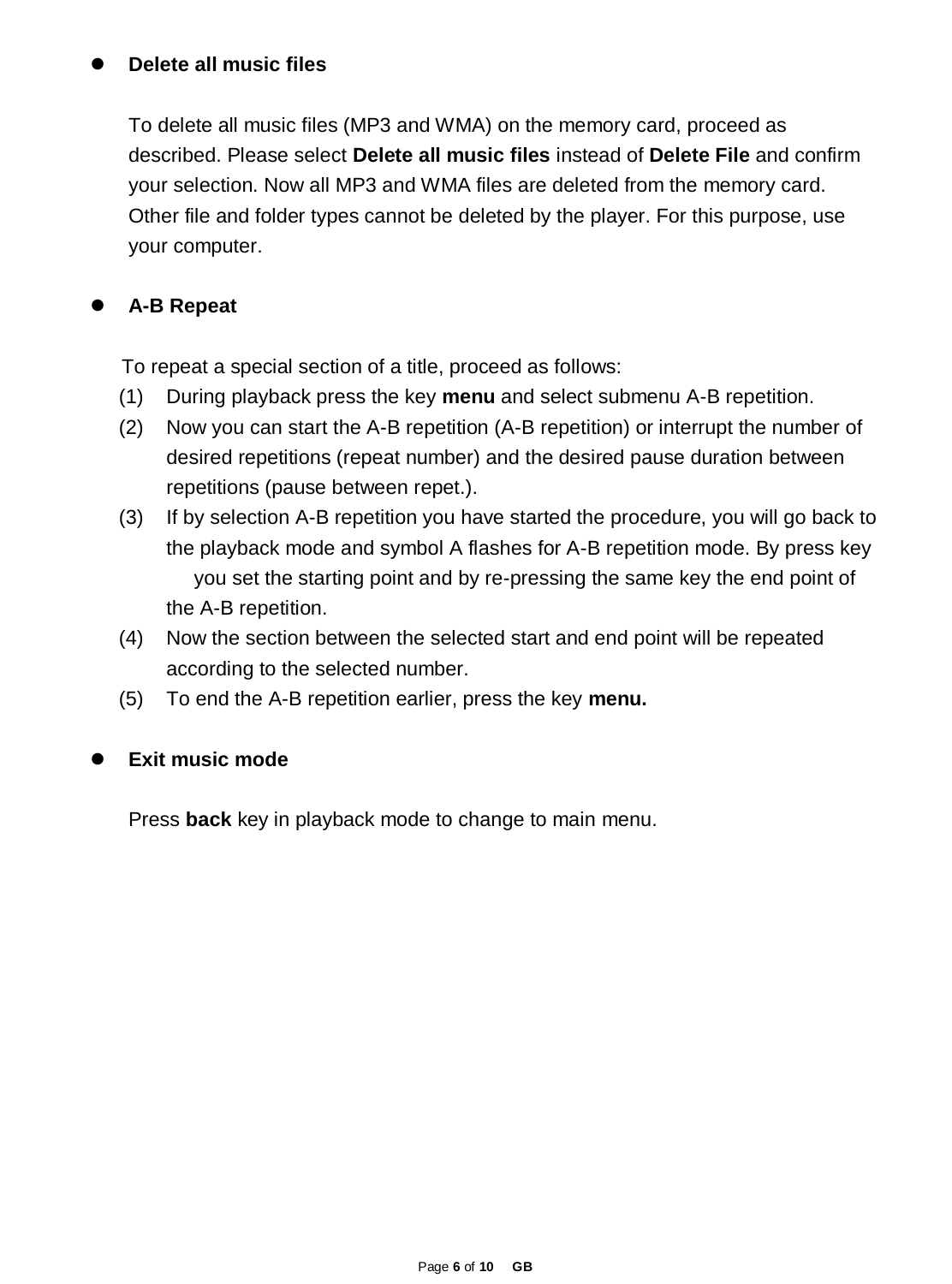## <span id="page-7-0"></span>**11. System settings**

To set your MP3 player individually do the following:

- (1) In the main manu, selection the function **Setup**.
- (2) Press keys / to select the desired setting (see table). Confirm your selection with key . Press **back** key to go back to main menu.

| <b>Function</b>           |                         | Selection Opportunities (description)            |  |
|---------------------------|-------------------------|--------------------------------------------------|--|
|                           |                         | 0-60 seconds in 3 seconds steps                  |  |
| <b>LCD On/Off</b>         |                         | Define after how many seconds without entry      |  |
|                           |                         | the display has to be switched off. By selecting |  |
|                           |                         | 0, you deactivate the function.                  |  |
|                           |                         | French, German, Italian, Dutch,                  |  |
| Language                  |                         | English, Spanish                                 |  |
|                           |                         | Adjust the desired system language here.         |  |
|                           | Auto Off<br>Sleep-Timer | 0-60 minutes in 5 minutes steps                  |  |
|                           |                         | Define after how many minutes without use the    |  |
|                           |                         | player has to be automatically switched off. By  |  |
| Save                      |                         | selecting 0, you deactivate the function.        |  |
| energy                    |                         | 0-120 minutes in 10 minutes steps                |  |
|                           |                         | Define after how much time the player has to be  |  |
|                           |                         | switched off also during active playback. By     |  |
|                           |                         | selecting 0, you deactivate the function.        |  |
| <b>Brightness</b>         |                         | $0 - 15$                                         |  |
|                           |                         | Set the desired brightness level of the display. |  |
| <b>Firmware Version</b>   |                         | The version number of the Firmware is            |  |
|                           |                         | displayed.                                       |  |
| <b>Memory Information</b> |                         | The memory location status of the inserted       |  |
|                           |                         | memory card is displayed.                        |  |
| <b>Factory Settings</b>   |                         |                                                  |  |
|                           |                         | settings.                                        |  |
| <b>Back</b>               |                         | Here you can change back to the main menu.       |  |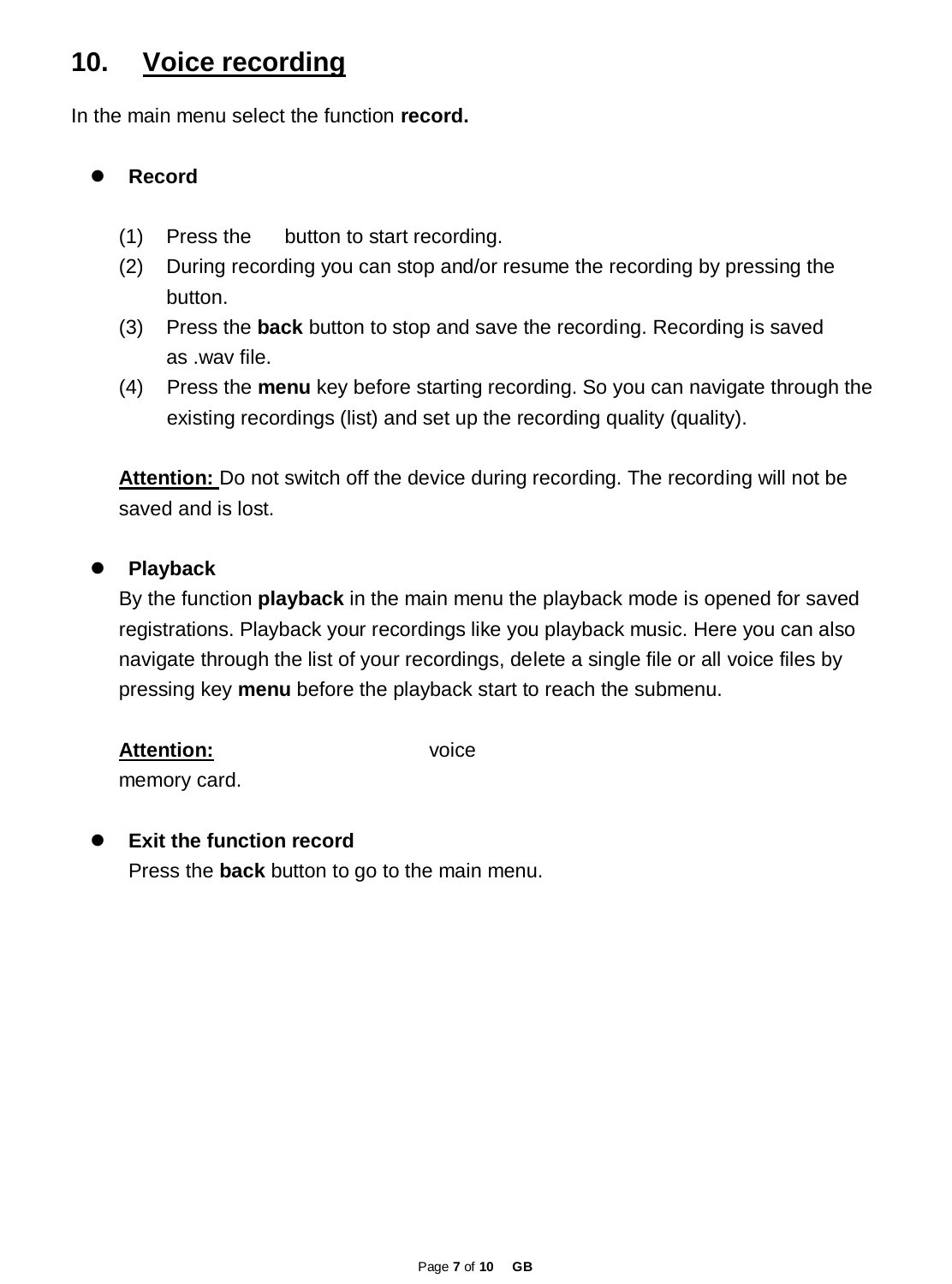## <span id="page-8-0"></span>**12. Troubleshooting**

#### **The display is blank.**

- (1) The battery is empty. Charge the battery.
- (2) The keys are locked. Please deactivate the key lock.

#### **No sound during playback of a file.**

- (1) The volume is too low. Increase the volume.
- (2) The audio file is defective. Please transfer the file again.

### **No connection can be established with the PC.**

- (1) The driver was not installed properly. Re-install the driver.
- (2) Please carry out a main board update. (Please refer to the manufacturer`s instructions)

#### **The track time displayed keeps on changing.**

(1) The bit rate of the MP3 file changes during playback. Please use a universal bit rate for compression.

#### **The PC shows an error on connection with the player.**

(1) The player was disconnected during data transfer from the PC. Never disconnect the player during data transfer.

#### **MP3 data is not played properly.**

(1) The MP3 data was compressed in a wrong format, e.g. in MPEG 1 or 2. Delete the file formats that are not supported.